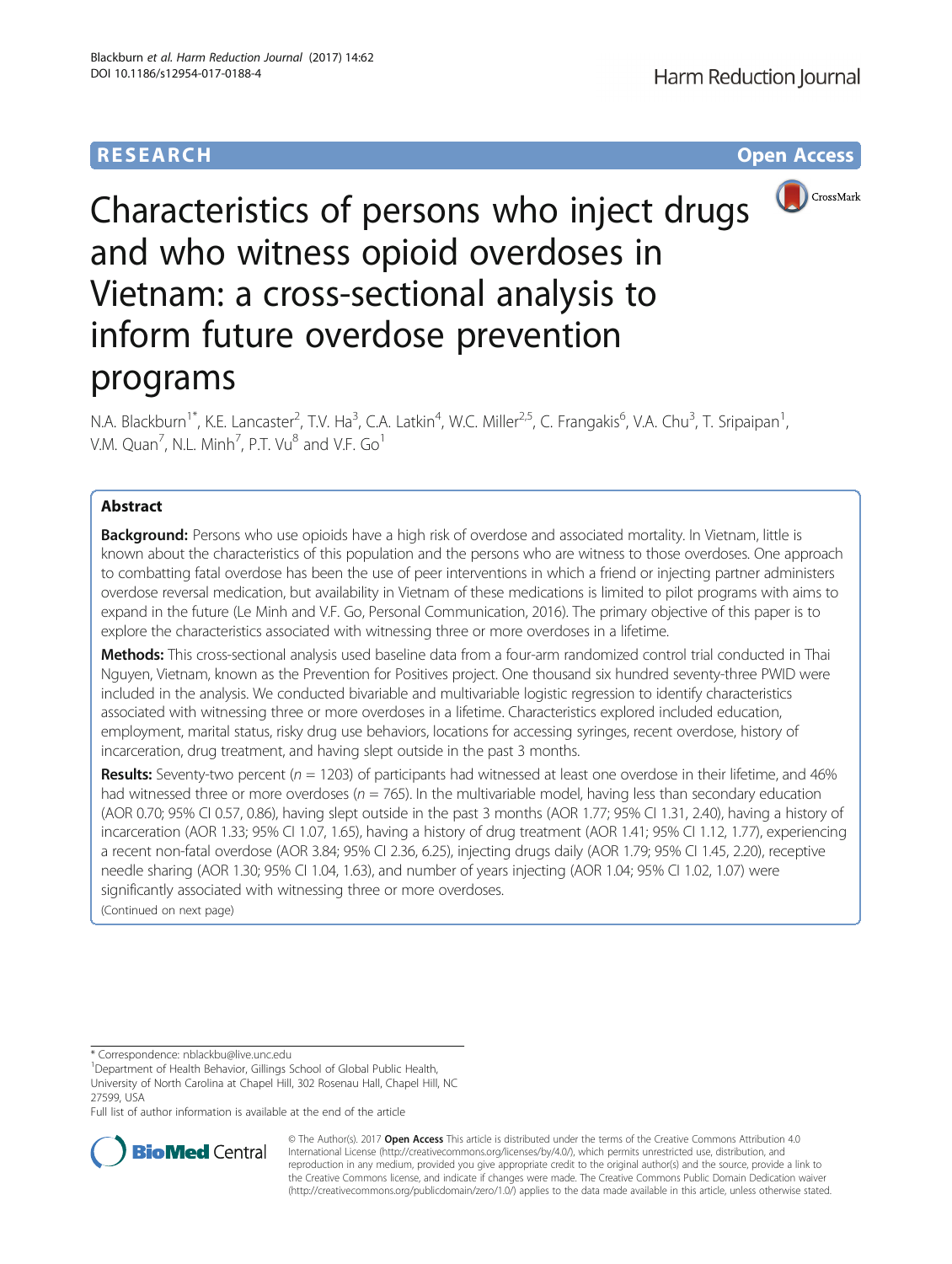## (Continued from previous page)

**Conclusions:** Targeted interventions are needed to train persons witnessing an overdose to administer overdosereversal medication. This includes targeting persons prior to release from prisons, drug treatment centers, and those accessing syringe exchange programs. Additional research should assess the burden of witnessing an overdose as well as locations for medication distribution. Assessments of the training capacity and needs for implementing these programs among drug using peers in Vietnam are of the utmost importance.

Keywords: Overdose, Persons who inject drugs (PWID), Vietnam, Overdose-reversal, Opioids

## Background

Overdoses from opioids are a global problem. The United Nations on Drugs and Crime (UNODC) has noted that 33 million people use opioids. When excluding people who abuse prescribed opioids, an issue largely isolated to North America, 17 million people in the world use opioids and approximately two thirds of those individuals live in Asia [[1\]](#page-7-0). An opioid overdose can lead to death as well as other morbidities including brain damage [\[2](#page-7-0)].

Most of the world's opium production occurs in southwest and southeast Asia. In much of Asia, the most commonly used opiate is heroin [\[1](#page-7-0)]. Asia has one of the highest crude mortality rates among opioid-using individuals of any region in the world with an estimated 5.23 deaths per 100 person-years [\[3](#page-7-0)]. Opioid overdose prevalence estimates are limited in large part because of the hard-to-reach drug using population. Many overdoses are never reported as people who witness an overdose often do not contact health authorities due to fear of arrest for drug-using behavior [[4](#page-7-0), [5](#page-7-0)].

The UNODC and the World Health Organization have recommended distribution of opioid-reversal drugs to persons who inject and their family and friends [\[2, 6](#page-7-0)]. Peer-based interventions are needed, as most opioid overdoses occur in the presence of other persons who inject drugs (PWID) [\[7, 8\]](#page-7-0). Opioid-reversal drugs, known as naloxone, prevent death effectively. Naloxone exists as both an injection and as a nasal spray, though in Vietnam only the injection version is currently available. Most often, people administer naloxone by injection; therefore, effective overdose prevention programs require a hands-on training [[9\]](#page-7-0). A possible criticism of this approach is the concerns of non-medical personnel in using a syringe when administering the drug. However, if the people who use drugs are trained in recognizing overdose and administering naloxone, they are just as successful in reversing overdoses as medical professionals [[7\]](#page-7-0). There are few contraindications for administering naloxone; persons who are administered the opioid receptor antagonist experience few side effects. Even when a person administers naloxone to someone they believe to be experiencing an opioid overdose but is not, the drug has a low likelihood of negative health

effects [[10](#page-7-0)]. In addition, naloxone distribution programs that target people who use opioids and family members of those who have a history of overdose from opioids are cost-effective [\[11](#page-7-0)].

The World Health Organization recommends providing naloxone to those who are likely to witness an overdose [[2, 12\]](#page-7-0). However, naloxone distribution and other overdose prevention interventions have historically focused on medical personnel and only recently have begun to implement programs with drug using peers and/or family members [\[13\]](#page-7-0). In Vietnam, naloxone availability currently is limited to a few pilot programs in Hanoi and Ho Chi Minh City, with plans to expand naloxone programs in the near future [\[14\]](#page-7-0). To inform scale up efforts throughout Vietnam, we sought to define the characteristics of potential administrators of naloxone: PWID who have witnessed three or more overdoses. In doing so, we aim to identify populations to focus on for implementation of overdose prevention interventions in Vietnam.

## Methods

## Study location

Participants were recruited in Thai Nguyen, a northeastern province of Vietnam approximately 80 km north of the capital city Hanoi near the border with China. Recent estimates suggest about 6000 PWID live in this part of Vietnam [\[15](#page-7-0)]. The most frequently used drug in this area is heroin. Heroin is inexpensive in Vietnam and readily available in this part of the world because of the geographic location of the trade route from the Golden Triangle [\[4\]](#page-7-0).

#### Study design and study population characteristics

This cross-sectional analysis used baseline data collected as part of a four-arm randomized control trial known as the Prevention for Positives project. The parent trial evaluated the effectiveness of a multi-level intervention to reduce high-risk injecting and sexual practices among HIV-positive PWID in order to reduce forward HIV transmission. Details of this trial are described elsewhere [[16\]](#page-7-0), but briefly, participants were recruited through peer referral in which a team of seven current and former drug users approached their drug networks with information about the trial and referred them for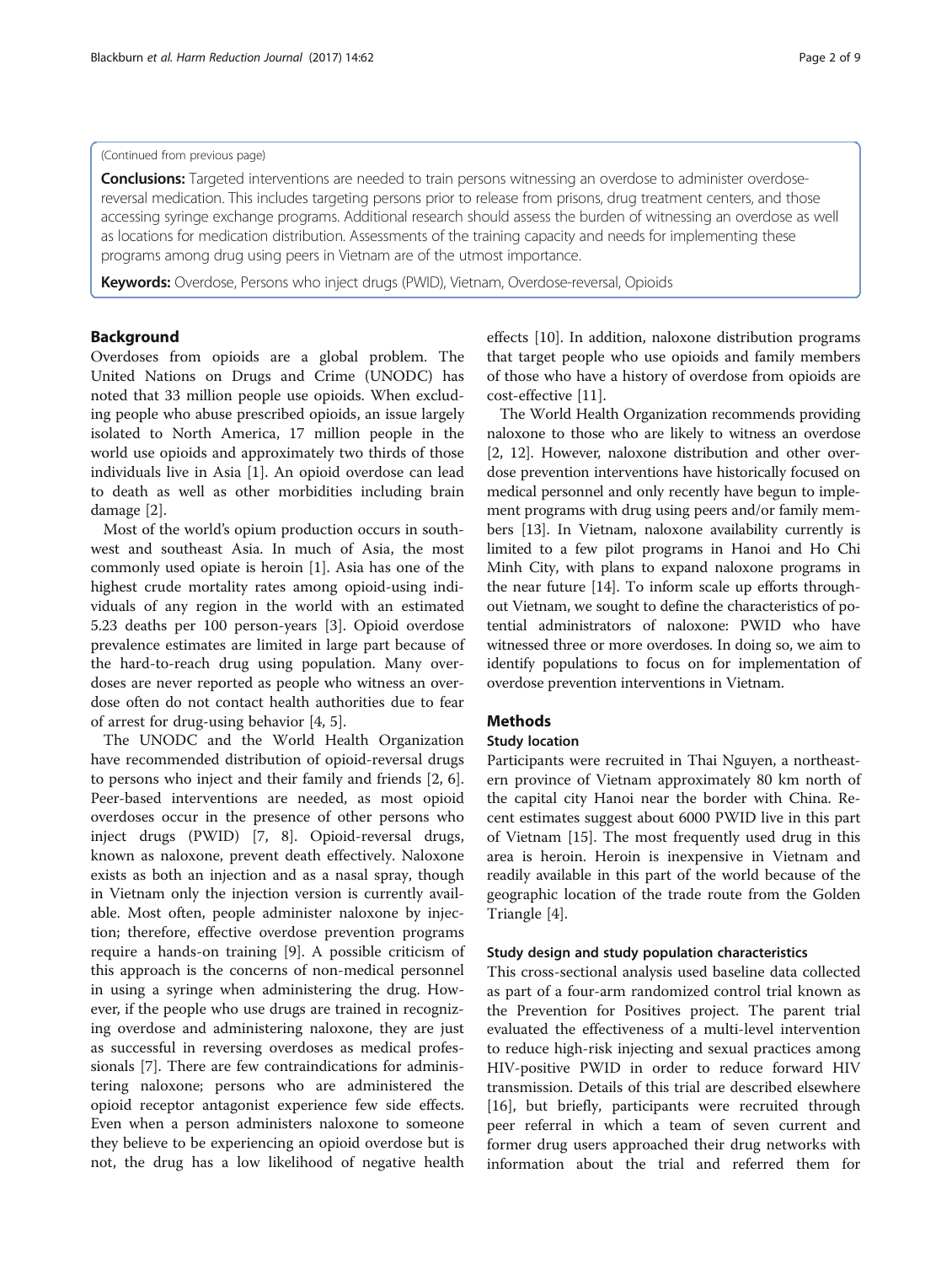screening. Inclusion criteria for the trial included (1) being male, (2) being 18 years old, (3) being sexually active in the past 6 months, (4) having self-reported injection drug use in the past 6 months, and (5) being able to provide informed consent. A total of 1739 PWID were screened and 1674 deemed eligible and consented for participation in the baseline interview. Trained study staff administered a 1-h face-to-face interview using a questionnaire that included questions on demographic characteristics, sexual risk behaviors, drug use behaviors including equipment sharing, and stigma regarding areas such as HIV and injection drug use. Not all participants who completed the questionnaire completed the full trial but are included in this cross-sectional analysis. All participants received 75,000 Vietnamese Dong (\$3.50 USD) as well as reimbursement for the cost of travel to the study site. This research protocol was approved by the Thai Nguyen Center for Preventive Medicine Institutional Review Board and Johns Hopkins Institutional Review Board.

## Measures

The dependent variable for this analysis is having ever witnessed three or more overdoses. Prior to answering questions about history of witnessing an overdose, interviewers provided a definition of overdose: "Drug overdose happens when an individual takes more drugs than the body can handle. When an individual overdoses on a drug, he may have some of the following symptoms: throwing-up, face turning pale, unable to talk, slow and erratic heartbeats, slow and shallow breathing, losing consciousness, etc." After assessing the frequency and distribution of overdoses, we selected witnessing three or more overdoses as we found that among those witnessing at least one, almost half (46%) had witnessed three or more; other studies have noted that these people who report a history of being witness to more than one overdose are more likely to witness a future overdose [[17, 18\]](#page-7-0). We first defined this variable using the survey question, "In your lifetime, how many people have you witnessed having an overdose (not including yourself)?" Those who responded with three or more were coded as "yes" to having witnessed three or more overdoses in their lifetimes and those who responded with zero, one, or two were coded as "no" for having witnessed three or more overdoses in their lifetimes.

We identified the primary independent variables for this analysis from the overdose literature and from our own hypotheses based on our conceptualization of witnessing an overdose. We assessed recent experience of an overdose (How many different times in the past 12 months have you overdosed?). Those who responded with one or more were coded as "yes" to having experienced a recent overdose and those who responded with

zero were coded as "no" for having experienced a recent overdose [[17](#page-7-0)]. Important for populations of PWID, we determined additional key independent variables for analysis including history of incarceration (Have you ever been incarcerated (that is being put in prison or jail or detention center)?) [\[18](#page-7-0)] as well as having slept outside in the past 3 months based on literature around homelessness and housing instability in drug-using populations [[19\]](#page-7-0) (During the last 3 months have you ever spent a night on the street, in a park, in an alley, or in an abandoned building?).

We hypothesized that high-risk drug use behaviors such as daily injecting of drugs and using a needle after someone else (receptive needle sharing) would be associated with having been a witness to an overdose [[20\]](#page-7-0). We included a history of drug treatment (Have you ever been in a drug treatment program?) because drug treatment can often be mandated as part of legal punishment of illicit drug use [\[16](#page-7-0)].

We also captured data on location of needles purchased in the past 3 months, including pharmacies which are the dominant location for inexpensive clean needle purchases in Thai Nguyen [\[16](#page-7-0)]. We hypothesized that individuals who did not obtain their needles from a pharmacy may be engaging in riskier drug use behaviors and therefore more likely to have witnessed three or more overdoses. Additionally, we included the number of years a person reported injecting drugs since those who have injected drugs longer may have an increased likelihood for being a witness to an overdose [[18](#page-7-0)]. Other demographic variables included education (less than a high school education versus more than a high school education), marital status (married or living with partner versus not married or living with partner), and employment status (full-time employment being 30 h a week or more).

#### Statistical analyses

The full sample of participants was 1674. We removed one person from the analysis because of their response to the primary outcome, having ever witnessed an overdose, being "Don't Know," and thus had a remaining sample of 1673. We calculated frequency distributions for categorical variables and medians and inter-quartile ranges for continuous variables. We conducted bivariable logistic regression to estimate unadjusted odds ratios and 95% confidence intervals and for characteristics associated with those having witnessed three or more overdoses in their lifetimes; we determined that the high proportion of the population having been witness to three or more overdoses warranted further exploration.

To estimate adjusted odds ratios and 95% confidence intervals, we utilized simultaneous entry for all variables associated with witnessing three or more overdoses in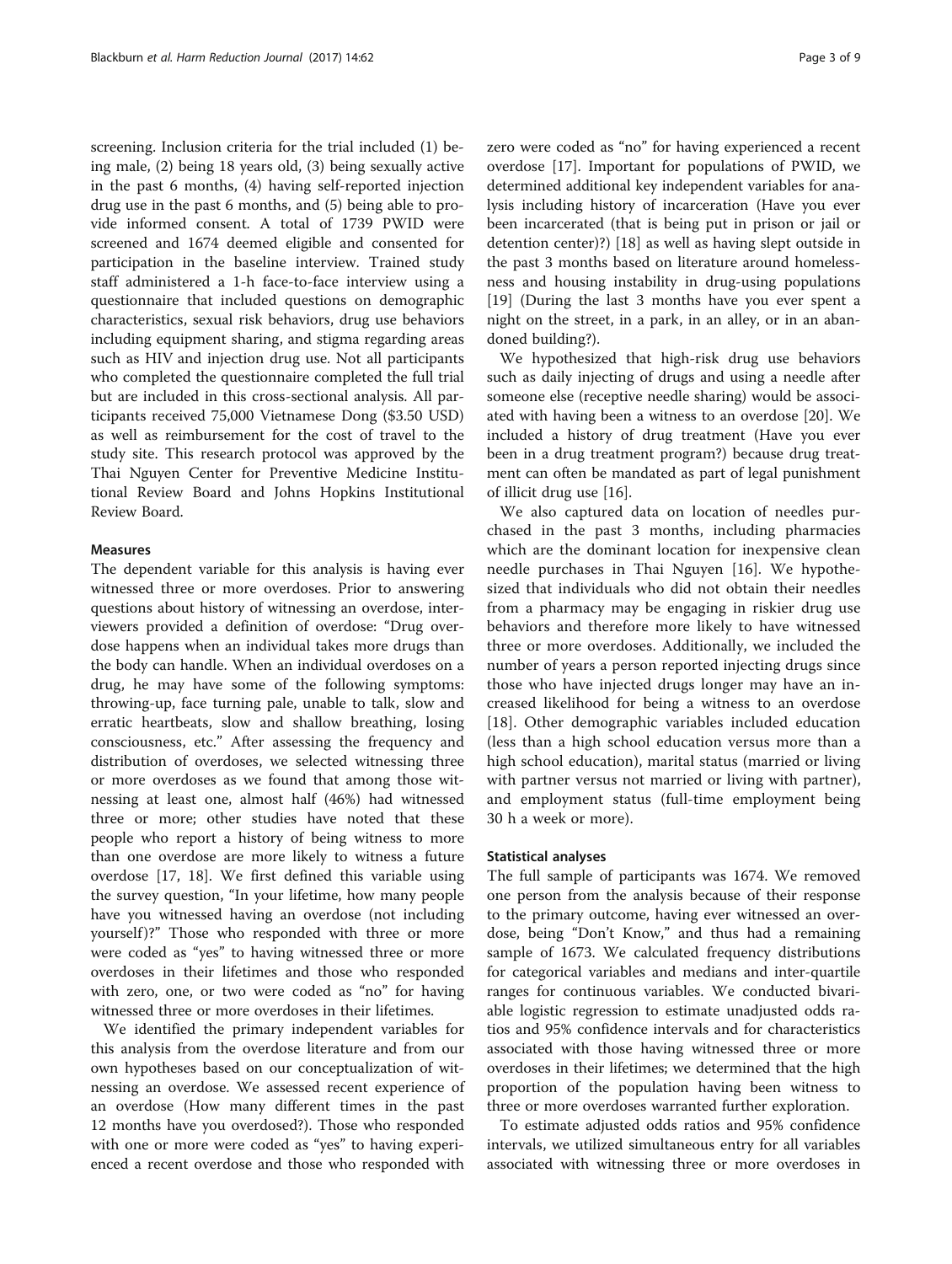bivariable analyses, using a  $p$  value of < 0.10. We also included characteristics previously identified in the literature as significant among this population having witnessed three or more overdoses. Additionally, we controlled for age in the multivariable analysis because witnessing an overdose, both fatal and non-fatal, has been associated with increasing age [[21, 22](#page-7-0)]. We adjusted for drug treatment in this final adjusted model recognizing that the directionality of the relationship of history of drug treatment has been more difficult to tease apart since it has been hypothesized that individuals may seek treatment after witnessing an overdose [\[17\]](#page-7-0). For independent variables with a response of "Don't Know," we coded these as missing and did not include them in the analysis. Characteristics with a  $p$  value of  $<0.05$  in the final adjusted model were considered independently associated with having witnessed three or more overdoses. We used Pearson's correlation coefficient to assess collinearity of all independent and dependent variables prior to testing the full adjusted model.

## **Results**

## Participant characteristics

We sampled 1673 participants. The median age was 36 (IQR 28–44), and half reported being married or living with a partner (Table [1\)](#page-4-0). Most reported full-time employment (73.9%). More than half reported injecting drugs on a daily basis (51.3%), and most reported purchasing their needles from a pharmacy (86.7%). About one third of the sample reported having been in a drug treatment program (30.7%), and similarly, more than one third of the sample reported having ever been incarcerated (35.0%).

Associations with having witnessed three or more overdoses More than two thirds of the total sample reported witnessing at least one overdose (71.9%), 1057 persons witnessed two or more overdoses (63.2%), and 765 persons reported witnessing three or more overdoses in their lifetimes (45.7%) (Fig. [1\)](#page-5-0). Of the 765 people who reported witnessing three or more overdoses, 47.3% were married and living with a partner and 58.0% had less than a high school education.

In bivariable analyses, those who witnessed three or more overdoses had higher odds of experiencing a recent overdose themselves (OR 4.30; 95% CI 2.70, 6.86), of reporting having slept outside in the past 3 months (OR 2.17; 95% CI 1.65, 2.87), of having ever been incarcerated (OR 1.64; 95% CI 1.34, 2.01), of having ever been in drug treatment (OR 1.75, 95% CI 1.42, 2.16), of injecting drugs daily (OR 2.07; 95% CI 1.70, 2.52), of engaging in receptive needle sharing behavior (OR 1.45; 95% CI 1.18, 1.78), and of having a longer injecting history (OR 1.07; 95% CI 1.04–1.09) (Table [2](#page-6-0)). Those who had

witnessed three or more overdoses had lower odds of being employed full-time (OR 0.75; 95% CI 0.60–0.93) and having less than a high school education (OR 0.66; 95% CI 0.55, 0.81) than those who had witnessed fewer than three overdoses.

In multivariable analysis (Table [2\)](#page-6-0), variables that remained significant in the adjusted model after controlling for age included having slept outside in the past 3 months (AOR 1.77; 95% CI 1.31, 2.40), history of drug treatment (AOR 1.41; 95% CI 1.12, 1.77), receptive needle sharing behavior (AOR 1.30, 95% CI 1.04, 1.63), and years injecting (AOR 1.04; 95% CI 1.02, 1.07). History of incarceration was also significant in the full model (AOR 1.33; 95% CI 1.07, 1.65). Individuals who had less than high school education (AOR 0.77; 95% CI 0.62, 0.96) were less likely to witness three or more overdoses. Employment was not significant in the full model.

## **Discussion**

Almost half of our sample had witnessed three or more drug overdoses and more than 70% had witnessed at least one, mirroring worldwide estimates [[23](#page-7-0)]. Those who reported receptive needle sharing were more likely to witness three or more overdoses, and more than half of the sample witnessing three or more overdoses reported injecting drugs on a daily basis. These characteristics suggest a population engaging in high-risk drug use behavior and doing so with other PWID. We found people who had recently overdosed themselves were more likely to witness three or more overdoses. Overdose has historically been explored as an individual experience and problem, but recent recommendations from WHO and UNODC to distribute naloxone to the family and friends of PWID [\[24\]](#page-7-0) suggest a changing approach. These recommendations to address the more social aspect of overdose must be coupled with research to better understand the social context in which individuals inject drugs. PWID who overdose are also more likely to be with another partner or group when the event occurs [[25\]](#page-7-0). Most overdose deaths do not occur instantaneously, suggesting there is a window of time in which peers witness to the overdose, can recognize symptoms, and administer naloxone [\[26](#page-7-0)].

In addition to high-risk drug use behaviors, our analyses found that those persons who reported sleeping on the street in the past 3 months were more likely to witness three or more overdoses. In a 2015 study among younger PWID in Hanoi, Vietnam, nearly 10% reported living on the street with another 19% reporting temporary housing [\[25](#page-7-0)]. Persons who suffer a fatal overdose are more likely to suffer from instability in day to day life, such as homelessness [[27](#page-7-0)]. Housing instability may also impact their ability to keep a job or maintain intimate relationships. Such characteristics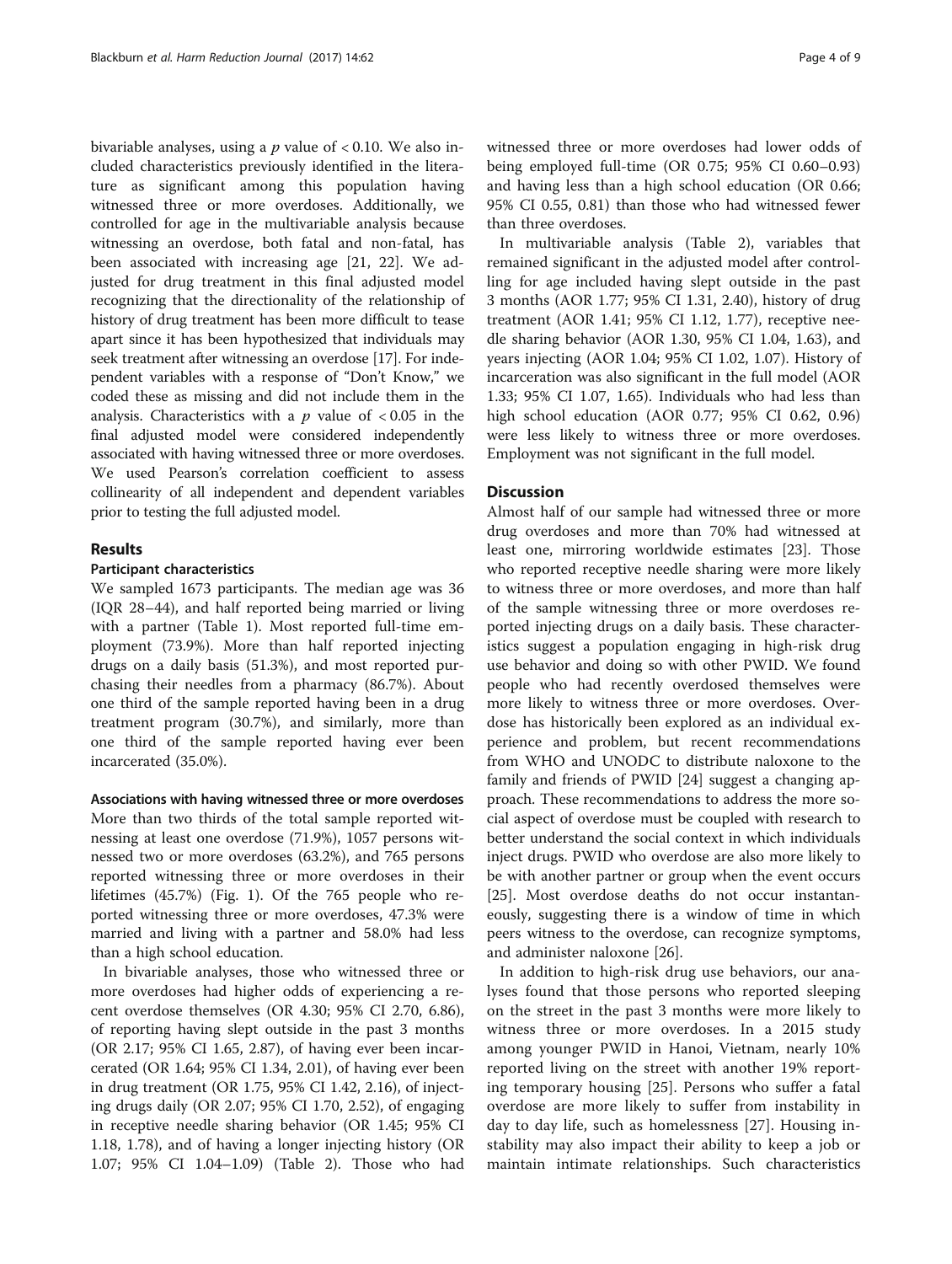<span id="page-4-0"></span>

| Table 1 Characteristics of persons who inject drugs (PWID) living in Thai Nguyen, Vietnam, in a multi-arm randomized |  |  |  |  |  |
|----------------------------------------------------------------------------------------------------------------------|--|--|--|--|--|
| control trial ( $n = 1673$ )                                                                                         |  |  |  |  |  |

|                                                                                | Total study population<br>$(N = 1673)$ | Witness to 3 or more overdoses<br>$(N = 765)$ | Witness to less than 3 overdoses<br>$(N = 908)$ |
|--------------------------------------------------------------------------------|----------------------------------------|-----------------------------------------------|-------------------------------------------------|
| Baseline characteristics                                                       | n(%)                                   | n(%)                                          | n(%)                                            |
| Age, median (IQR) (years)                                                      | 36 (28-44)                             | 35 (28-42)                                    | 36 (28-44)                                      |
| Education                                                                      |                                        |                                               |                                                 |
| High school or more                                                            | 702 (42.0)                             | 362 (47.3)                                    | 340 (37.4)                                      |
| No high school                                                                 | 971 (58.0)                             | 403 (52.7)                                    | 568 (62.6)                                      |
| Marital status                                                                 |                                        |                                               |                                                 |
| Not married or living with a partner                                           | 853 (51.0)                             | 403 (52.7)                                    | 450 (49.6)                                      |
| Married or living with a partner                                               | 820 (49.0)                             | 362 (47.3)                                    | 458 (50.4)                                      |
| Employment status                                                              |                                        |                                               |                                                 |
| Less than full-time                                                            | 436 (26.1)                             | 223 (29.1)                                    | 213 (23.5)                                      |
| Full-time                                                                      | 1237 (73.9)                            | 542 (70.9)                                    | 695 (76.5)                                      |
| Spent the night outside in the past 3 months <sup>a</sup>                      |                                        |                                               |                                                 |
| No                                                                             | 1428 (85.4)                            | 613 (80.1)                                    | 815 (89.8)                                      |
| Yes                                                                            | 245 (14.6)                             | 152 (19.9)                                    | 93 (10.2)                                       |
| Lifetime history of incarceration                                              |                                        |                                               |                                                 |
| No                                                                             | 1087 (65.0)                            | 450 (58.9)                                    | 637 (70.1)                                      |
| Yes                                                                            | 585 (35.0)                             | 314 $(41.1)^c$                                | 271 (29.9)                                      |
| Lifetime history of drug treatment                                             |                                        |                                               |                                                 |
| No                                                                             | 1160 (69.3)                            | 481 (62.9)                                    | 679 (74.8)                                      |
| Yes                                                                            | 513 (30.7)                             | 284 (37.1)                                    | 229 (25.2)                                      |
| Recent non-fatal overdose <sup>b</sup>                                         |                                        |                                               |                                                 |
| No                                                                             | 1569 (93.8)                            | 685 (89.5)                                    | 884 (97.4)                                      |
| Yes                                                                            | 104(6.2)                               | 80 (10.5)                                     | 24 (2.6)                                        |
| Daily injecting of drugs                                                       |                                        |                                               |                                                 |
| No                                                                             | 815 (48.7)                             | 298 (38.9)                                    | 517 (56.9)                                      |
| Yes                                                                            | 858 (51.3)                             | 467 (61.1)                                    | 391 (43.1)                                      |
| Needle purchasing behavior purchased at a pharmacy <sup>a</sup>                |                                        |                                               |                                                 |
| No                                                                             | 222 (13.3)                             | 106 (13.9)                                    | 116 (12.8)                                      |
| Yes                                                                            | 1450 (86.7)                            | 659 (86.1)                                    | 791 (87.1)                                      |
| Don't Know                                                                     | 1(0.1)                                 | 0(0.0)                                        | 1(0.1)                                          |
| Receptive needle sharing behavior                                              |                                        |                                               |                                                 |
| No                                                                             | 1120 (66.9)                            | 478 (62.5)                                    | 642 (70.7)                                      |
| Yes                                                                            | 553 (33.1)                             | 287 (37.5)                                    | 266 (29.3)                                      |
| Lifetime number of years injecting drugs, median<br>(IQR) (years) <sup>d</sup> | $8(4-12)$                              | $9(5-13)$                                     | $7(3-11)$                                       |

 $IQR$  interquartile range

Past 3 months

<sup>b</sup>Past 12 months

<sup>c</sup>One individual missing information about incarceration history

 $\text{d}$ Thirteen responses "Don't Know" (n = 1613)

highlight the challenges in targeting this population since they may be difficult to reach for interventions [[28, 29](#page-8-0)]. Our measure asked about sleeping outside in the past 30 days; thus, measures that can better identify the type of housing instability and possible homelessness are needed in order to identify venues for potential recruitment of people likely to witness three or more overdoses including centers that provide housing and services to homeless individuals. Our findings also suggested that drug treatment centers and prisons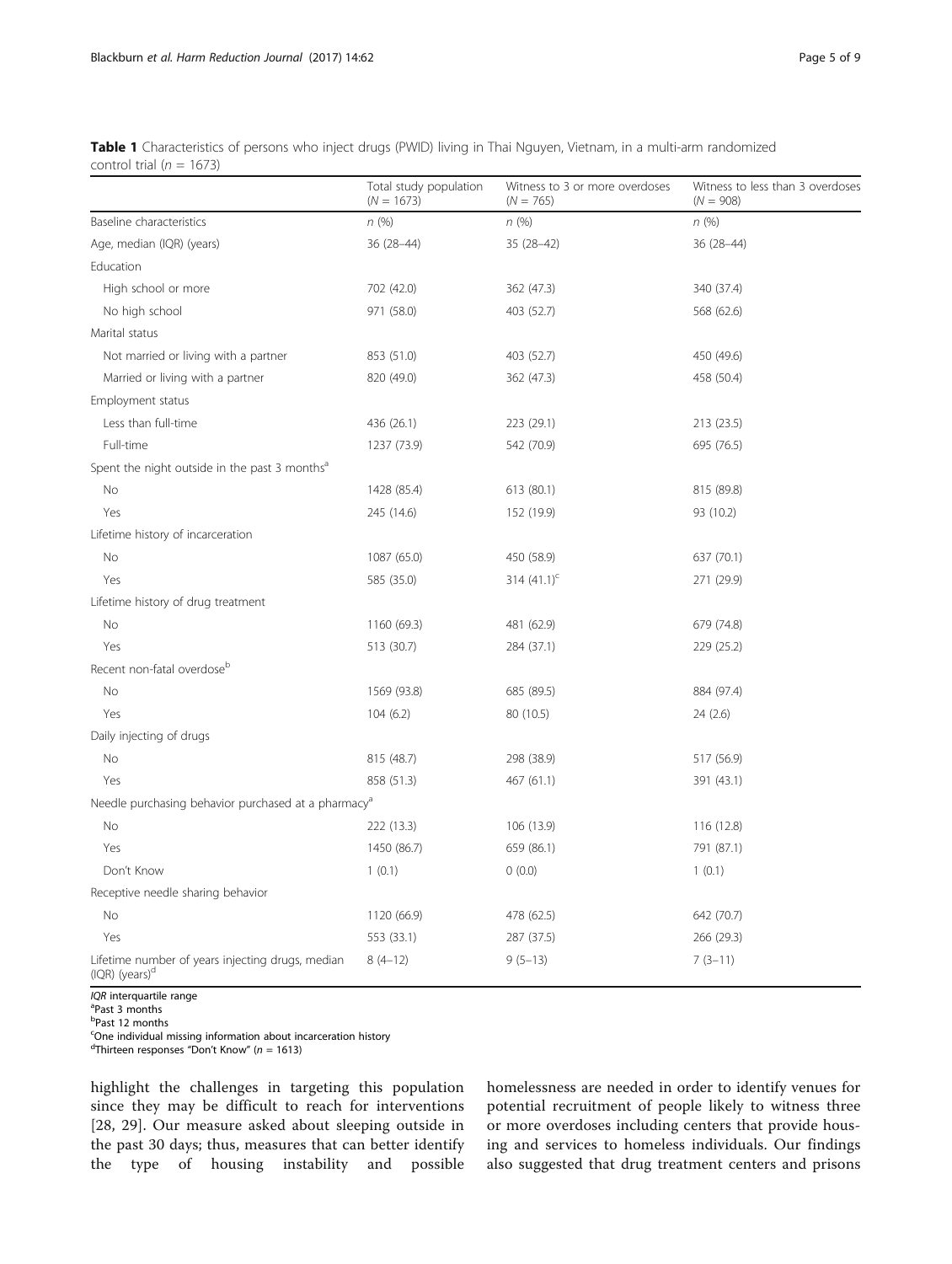<span id="page-5-0"></span>

may be possible venues for reaching individuals likely to witness three or more overdoses.

In Vietnam, some non-profit organizations have begun to distribute naloxone to non-medical professionals and the general population as part of pilot programs [\[14](#page-7-0)]. Needle and syringe exchange programs (NSPs) are also possible locations for distributing naloxone to those who are injecting drugs daily [[30](#page-8-0)]. During the time of data collection, there were 16 needle exchange sites operating in Thai Nguyen [\[16](#page-7-0)], thus a possible avenue for distribution in the province. The majority of participants in our sample reported using pharmacies for accessing syringes, which we attribute to the fact that pharmacies sell clean needles inexpensively and are readily available throughout the province. An option that has been explored in parts of North America is to distribute naloxone through pharmacies [[13](#page-7-0)]. In the USA, programs using pharmacists as the source of opioid overdose prevention programs are expanding, using the healthcare system as the avenue for distribution of naloxone [\[13,](#page-7-0) [30\]](#page-8-0). However, our analyses did not find a significant relationship between buying needles from a pharmacy and being a witness to three or more overdoses. Indeed, we found that those who bought needles at pharmacies engaged in lower risk drug use behavior compared to those who did not access pharmacies. Other research suggest that pharmacies are a good avenue for syringe distribution to PWID [\[31](#page-8-0)]; therefore, pharmacies may be a good area for research in overdose prevention in Vietnam.

As distribution of overdose-reversal drugs are expanded in Vietnam, interventions to train drug users on how to recognize an overdose, how to distribute naloxone, and how to administer it will need to be developed [[9\]](#page-7-0). In a recent study in Hanoi, Vietnam, knowledge about overdose, including how to identify someone experiencing an overdose and what steps to take to prevent death from an overdose, varied greatly [[4\]](#page-7-0). The development and implementation of these trainings in Vietnam would support recent recommendations from

the World Health Organization that countries should expand access to naloxone so that laypersons could acquire it [[2\]](#page-7-0). In the USA, researchers have developed the Opioid Overdose Knowledge scale which supports the training of family members and peers of drug users to administer naloxone [[32](#page-8-0)]. Adaptation of this scale for the Vietnamese setting may support the effectiveness of the trainings in naloxone. Research and further training on overdose prevention should also incorporate where the overdoses are most frequently occurring. US-based studies have found that overdoses are frequently witnessed at home or in private locations [\[33, 34](#page-8-0)]. By identifying such areas in the Vietnamese context, education and training could be further tailored to the population most at risk.

It is important to recognize our limitations from these analyses. This is a sample of individuals who were residents of Thai Nguyen, male, reported having injected drugs, and interested in enrolling into an HIV- and injection drug use (IDU)-related stigma reduction intervention study. Individuals referred their peers to the study which limits our ability to generalize to the larger drug-using population in Vietnam. Other studies conducted in this area of Vietnam have found that 97% of PWID are male [[4\]](#page-7-0). Self-report of witnessing an overdose is an additional limitation of these data as it may have introduced social desirability bias as well as recall bias; thus, the number of individuals who have been a witness to an overdose may be higher than is presented here. These data are crosssectional, and therefore, we are unable to determine temporal relationships with the characteristics associated for having witnessed an overdose. Specifically, the directionality of the relationship of history of drug treatment has been more difficult to tease apart since it has been hypothesized that individuals may seek treatment after witnessing an overdose [\[17](#page-7-0)]. Additionally, participants only provided detail on drug treatment if it was in the home or outside of the home. Information on types of drug treatment received, including methadone, were not collected.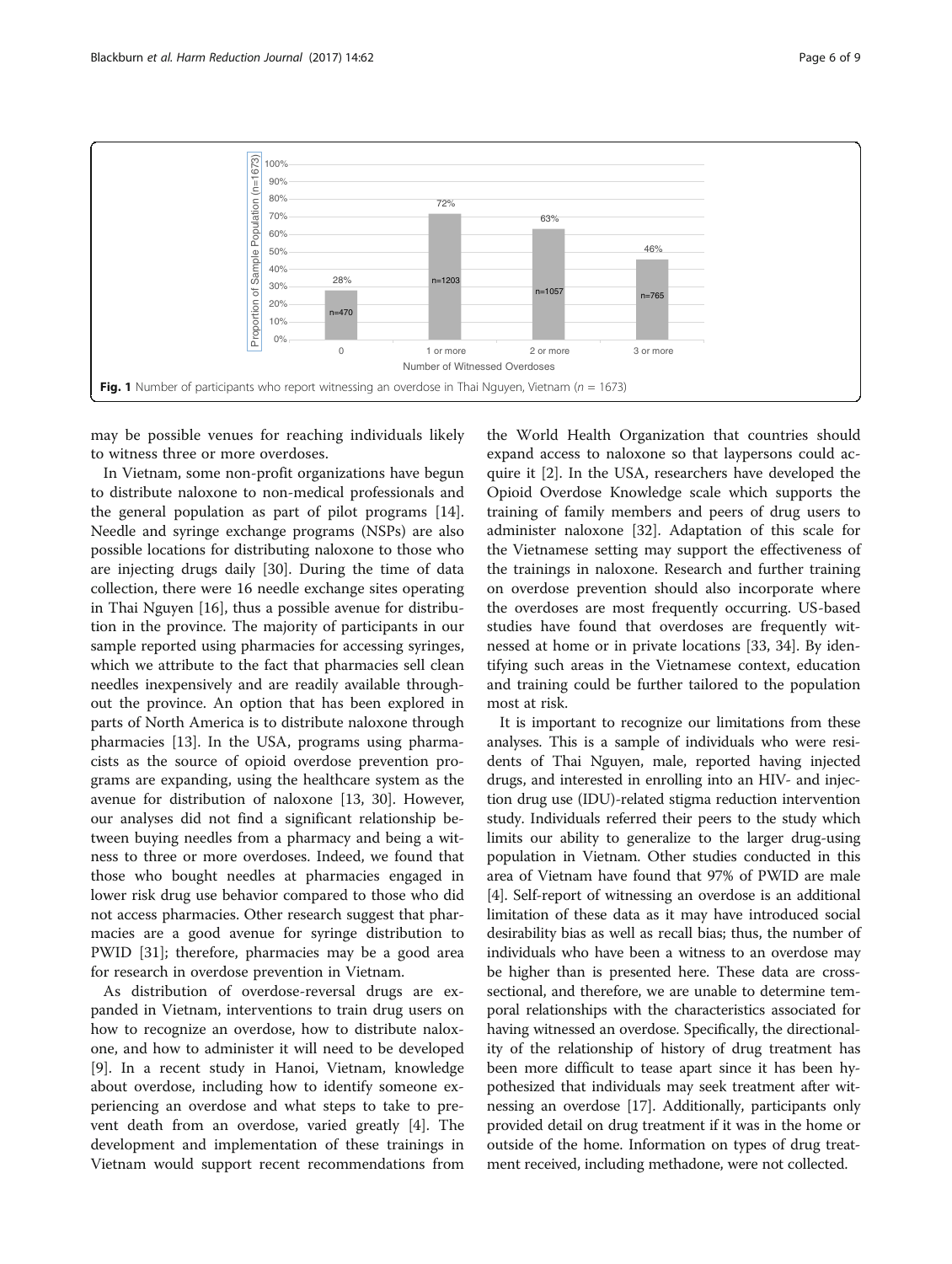| Characteristic                                 | <b>OR</b> | (95% CI)        | $p$ value | AOR <sup>a</sup> | (95% CI)        | $p$ value |
|------------------------------------------------|-----------|-----------------|-----------|------------------|-----------------|-----------|
| Education                                      |           |                 |           |                  |                 |           |
| High school or more                            | 1.00      |                 |           | 1.00             |                 |           |
| No high school                                 | 0.66      | $(0.55 - 0.81)$ | < 0.01    | 0.70             | $(0.57 - 0.86)$ | < 0.01    |
| Marital status                                 |           |                 |           |                  |                 |           |
| Not married or living with a partner           | 1.00      |                 |           |                  |                 |           |
| Married or living with partner                 | 0.88      | $(0.73 - 1.07)$ | 0.20      |                  |                 |           |
| Employment Status                              |           |                 |           |                  |                 |           |
| Less than full-time                            | 1.00      |                 |           | 1.00             |                 |           |
| Full-time                                      | 0.75      | $(0.60 - 0.93)$ | 0.01      | 0.84             | $(0.66 - 1.06)$ | 0.1313    |
| Spent the night outside in the past 3 months   |           |                 |           |                  |                 |           |
| Did not spend the night outside                | 1.00      |                 |           | 1.00             |                 |           |
| Spent the night outside                        | 2.17      | $(1.65 - 2.87)$ | < 0.01    | 1.77             | $(1.31 - 2.40)$ | < 0.01    |
| Lifetime history of incarceration <sup>b</sup> |           |                 |           |                  |                 |           |
| No history of incarceration                    | 1.00      |                 |           | 1.00             |                 |           |
| History of incarceration                       | 1.64      | $(1.34 - 2.01)$ | < 0.01    | 1.33             | $(1.07 - 1.65)$ | 0.101     |
| Lifetime history of drug treatment             |           |                 |           |                  |                 |           |
| No history of drug treatment                   | 1.00      |                 |           | 1.00             |                 |           |
| History of drug treatment                      | 1.75      | $(1.42 - 2.16)$ | < 0.01    | 1.41             | $(1.12 - 1.77)$ | < 0.01    |
| Non-fatal overdose                             |           |                 |           |                  |                 |           |
| No recent non-fatal overdose                   | 1.00      |                 |           | 1.00             |                 |           |
| Recent non-fatal overdose                      | 4.30      | $(2.70 - 6.86)$ | < 0.01    | 3.84             | $(2.36 - 6.25)$ | < 0.01    |
| Drug injecting frequency                       |           |                 |           |                  |                 |           |
| No daily injecting of drugs                    | 1.00      |                 |           | 1.00             |                 |           |
| Daily injecting of drugs                       | 2.07      | $(1.70 - 2.52)$ | < 0.01    | 1.79             | $(1.45 - 2.20)$ | < 0.01    |
| Needling purchasing behavior                   |           |                 |           |                  |                 |           |
| Did not purchase at a pharmacy                 | 1.00      |                 |           |                  |                 |           |
| Purchased at a pharmacy <sup>c</sup>           | 0.91      | $(0.69 - 1.21)$ | 0.52      |                  |                 |           |
| Receptive needle sharing behavior              |           |                 |           |                  |                 |           |
| Did not share needles                          | 1.00      |                 |           | 1.00             |                 |           |
| Shared needles                                 | 1.45      | $(1.18 - 1.78)$ | < 0.01    | 1.30             | $(1.04 - 1.63)$ | 0.02      |
| Lifetime number of years injecting             |           |                 |           |                  |                 |           |
| Years of injecting                             | 1.07      | $(1.04 - 1.09)$ | < 0.01    | 1.04             | $(1.02 - 1.07)$ | < 0.01    |

<span id="page-6-0"></span>

| Table 2 Bivariable and multivariable associations with having witnessed three or more overdoses among individuals injecting drugs |  |  |  |  |  |  |
|-----------------------------------------------------------------------------------------------------------------------------------|--|--|--|--|--|--|
| in Thai Nguyen, Vietnam, $n = 1673$                                                                                               |  |  |  |  |  |  |

OR odds ratio, AOR adjusted odds ratio

<sup>a</sup>Adjusted for age and those variables with p value < 0.10 in bivariable analyses were included in the final multivariable model: education, employment status, slept outside in the past 3 months, history of incarceration, history of drug treatment, recent non-fatal overdose, daily injecting of drugs, and receptive needle sharing behavior;  $n = 1667$ 

 $b$ One response missing ( $n = 1672$ )

<sup>c</sup>One response "Don't Know" ( $n = 1672$ )

## Conclusions

In Vietnam, individuals who are a witness to three or more overdoses may have unique characteristics beyond injecting drugs that public health programs should target for intervention including having experienced a recent non-fatal overdose, housing instability, and incarceration. Collaboration with prisons and drug treatment centers to conduct trainings on overdose prevention pre-release is a potential starting point for interventions. Furthermore, identification of gathering places of those recently released from prison or those without housing may help public health officials in Vietnam to identify populations ideal for opiate overdose prevention interventions among persons who use drugs.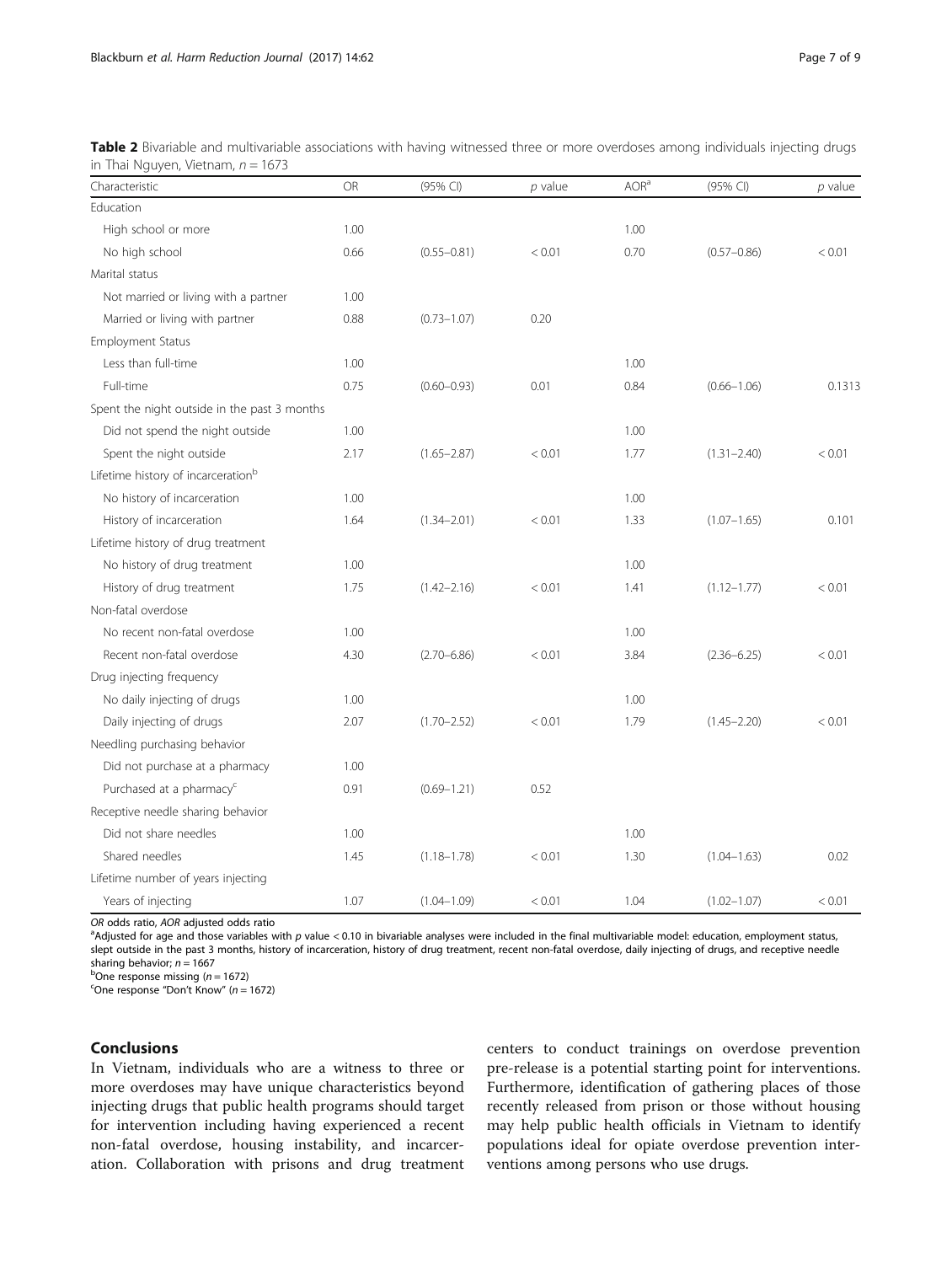#### <span id="page-7-0"></span>Abbreviations

IDU: Injection drug use; NSPs: Needle and syringe exchange programs; PWID: Persons who inject drugs; UNODC: United Nations Office on Drugs and Crime; WHO: World Health Organization

#### Acknowledgements

We would like to thank the study participants for their contribution to the research.

#### Funding

The work in this article was funded by the US National Institute on Drug Abuse (1 R01 DA022962-01).

#### Availability of data and materials

All data analyzed during this study are included in this published article (and its supplementary information files):

Go VF, Frangakis C, Minh NL, Latkin C, Ha TV, et al. (2015) Efficacy of a multilevel intervention to reduce injecting and sexual risk behaviors among HIVinfected people who inject drugs in Vietnam: a four-arm randomized controlled trial. PLOS ONE 10(5): e0125909. [https://doi.org/10.1371/journal.pone.0125909](http://dx.doi.org/10.1371/journal.pone.0125909).

#### Authors' contributions

NAB led the study design, analysis, and manuscript writing. KEL co-led the analysis plan. KEL and VFG provided substantive feedback on all the stages of manuscript development. VFG, CF, NLM, CAL, TVH, and VMQ conceived and designed the experiments. VFG, NLM, TVH, TS, and PTV performed the experiments. All authors read and approved the final manuscript.

#### Ethics approval and consent to participate

This research protocol was approved by the Thai Nguyen Center for Preventive Medicine Institutional Review Board and Johns Hopkins Institutional Review Board.

#### Consent for publication

Not applicable.

#### Competing interests

The authors declare that they have no competing interests.

## Publisher's Note

Springer Nature remains neutral with regard to jurisdictional claims in published maps and institutional affiliations.

#### Author details

<sup>1</sup>Department of Health Behavior, Gillings School of Global Public Health, University of North Carolina at Chapel Hill, 302 Rosenau Hall, Chapel Hill, NC 27599, USA. <sup>2</sup> Division of Infectious Diseases, School of Medicine, University of North Carolina at Chapel Hill, 130 Mason Farm Road, Chapel Hill, NC 27599, USA. <sup>3</sup>University of North Carolina, No 6, Lane 76, Linh Lang Street, Hanoi, Vietnam. <sup>4</sup> Department of Health, Behavior, and Society, Johns Hopkins Bloomberg School of Public Health, 624 N. Broadway, Hampton House 737, Baltimore, Maryland 21205, USA. <sup>5</sup>Current affiliation: Division of Epidemiology, College of Public Health, The Ohio State University, 300-D Cunz Hall, 1841 Neil Avenue, Columbus, Ohio 43210, USA. <sup>6</sup>Department of Biostatistics, Johns Hopkins Bloomberg School of Public Health, 615 N. Wolfe Street, Room E3642, Baltimore, MD 21205, USA. <sup>7</sup>Department of Epidemiology, Johns Hopkins Bloomberg School of Public Health, 615 N. Wolfe Street, Baltimore, Maryland 21205, USA. <sup>8</sup>Centre for Preventive Medicine of Thai Nguyen, 971 Duong Tu Minh Road, Thai Nguyen, Vietnam.

## Received: 5 July 2017 Accepted: 29 August 2017 Published online: 07 September 2017

## References

- 1. United Nations Office on Drugs and Crime. World Drug Report 2016 (United Nations publication, Sales No. E.16.XI.7). Vienna: United Nations; 2016.
- 2. World Health Organization. Community management of opioid overdose. Geneva: World Health Organization; 2014.
- 3. Degenhardt L, Bucello C, Mathers B, Briegleb C, Ali H, Hickman M, McLaren J. Mortality among regular or dependent users of heroin and other opioids:

a systematic review and meta-analysis of cohort studies. Addiction. 2011; 106:32–51.

- 4. Hayes-Larson E, Grau LE, Khoshnood K, Barbour R, Khuat OT, Heimer R. Drug users in Hanoi, Vietnam: factors associated with membership in communitybased drug user groups. Harm Reduct J. 2013;10:33.
- 5. McGregor C, Darke S, Ali R, Christie P. Experience of non-fatal overdose among heroin users in Adelaide, Australia: circumstances and risk perceptions. Addiction. 1998;93:701–11.
- 6. UNODC. In: United Nations, editor. Opioid overdose: preventing and reducing opioid overdose mortality. New York: United Nations Office on Drugs and Crime; 2013.
- 7. Green TC, Heimer R, Grau LE. Distinguishing signs of opioid overdose and indication for naloxone: an evaluation of six overdose training and naloxone distribution programs in the United States. Addiction. 2008;103:979–89.
- 8. Wheeler E, Davidson PJ, Jones TS, Irwin KS. Community-based opioid overdose prevention programs providing naloxone—United States, 2010. MMWR Morb Mortal Wkly Rep. 2012;61:101.
- 9. Strang J, McDonald R, Tas B, Day E. Clinical provision of improvised nasal naloxone without experimental testing and without regulatory approval: imaginative shortcut or dangerous bypass of essential safety procedures? Addiction. 2016;111:574–82.
- 10. Sumner SA, Mercado-Crespo MC, Spelke MB, Paulozzi L, Sugerman DE, Hillis SD, Stanley C. Use of naloxone by emergency medical services during opioid drug overdose resuscitation efforts. Prehospital Emergency Care. 2016;20:220–5.
- 11. Coffin PO, Sullivan SD. Cost-effectiveness of distributing naloxone to heroin users for lay overdose reversal. Ann Intern Med. 2013;158:1–9.
- 12. Balster RL, Walsh SL. Ensure global access to naloxone for opioid overdose management. Addiction. 2016;111:589–90.
- 13. Nielsen S, Van Hout MC. What is known about community pharmacy supply of naloxone? A scoping review. International Journal of Drug Policy. 2016;32:24–33. 14. Minh L, Go VF. Personal communication; 2016.
- 15. Bi-annual report of the provincial HIV/AIDS Control Center, Thai Nguyen, Vietnam. Center TNPHIVAC ed. Thai Nguyen: Provincial HIV/AIDS Control Center; 2014.
- 16. Go VF, Frangakis C, Minh NL, Latkin C, Ha TV, Mo TT, Sripaipan T, Davis WW, Zelaya C, Vu PT, et al. Efficacy of a multi-level intervention to reduce injecting and sexual risk behaviors among HIV-infected people who inject drugs in Vietnam: a four-arm randomized controlled trial. PLoS One. 2015;10:e0125909.
- 17. Bohnert AS, Tracy M, Galea S. Characteristics of drug users who witness many overdoses: implications for overdose prevention. Drug Alcohol Depend. 2012;120:168–73.
- 18. Davidson PJ, Ochoa KC, Hahn JA, Evans JL, Moss AR. Witnessing heroinrelated overdoses: the experiences of young injectors in San Francisco. Addiction. 2002;97:1511–6.
- 19. Leaver CA, Bargh G, Dunn JR, Hwang SW. The effects of housing status on health-related outcomes in people living with HIV: a systematic review of the literature. AIDS Behav. 2007;11:85–100.
- 20. Bergenstrom A, Quan VM, Van Nam L, McClausland K, Thuoc NP, Celentano D, Go V. A cross-sectional study on prevalence of non-fatal drug overdose and associated risk characteristics among out-of-treatment injecting drug users in North Vietnam. Subst Use Misuse. 2008;43:73–84.
- 21. Albizu-García CE, Hernández-Viver A, Feal J, Rodríguez-Orengo JF. Characteristics of inmates witnessing overdose events in prison: implications for prevention in the correctional setting. Harm Reduct J. 2009;6:15.
- 22. Bohnert AS, Tracy M, Galea S. Circumstances and witness characteristics associated with overdose fatality. Ann Emerg Med. 2009;54:618–24.
- 23. Martins SS, Sampson L, Cerdá M, Galea S. Worldwide prevalence and trends in unintentional drug overdose: a systematic review of the literature. Am J Public Health. 2015;105:e29–49.
- 24. Kan M, Gall JA, Latypov A, Gray R, Bakpayev M, Alisheva D, Rakhmatova K, Sadieva AS. Effective use of naloxone among people who inject drugs in Kyrgyzstan and Tajikistan using pharmacy- and community-based distribution approaches. Int J Drug Policy. 2014;25:1221–6.
- 25. Goldsamt LA, Clatts MC, Le G, Yu G. Injection and sexual risk practices among young heroin users in Hanoi, Vietnam. Drugs (Abingdon Engl). 2015;22:166–72.
- 26. Lake S, Kennedy MC. Health outcomes associated with illicit prescription opioid injection: a systematic review. J Addict Dis. 2016;35:73–91.
- 27. O'Driscoll PT, McGough J, Hagan H, Thiede H, Critchlow C, Alexander ER. Predictors of accidental fatal drug overdose among a cohort of injection drug users. Am J Public Health. 2001;91:984–7.